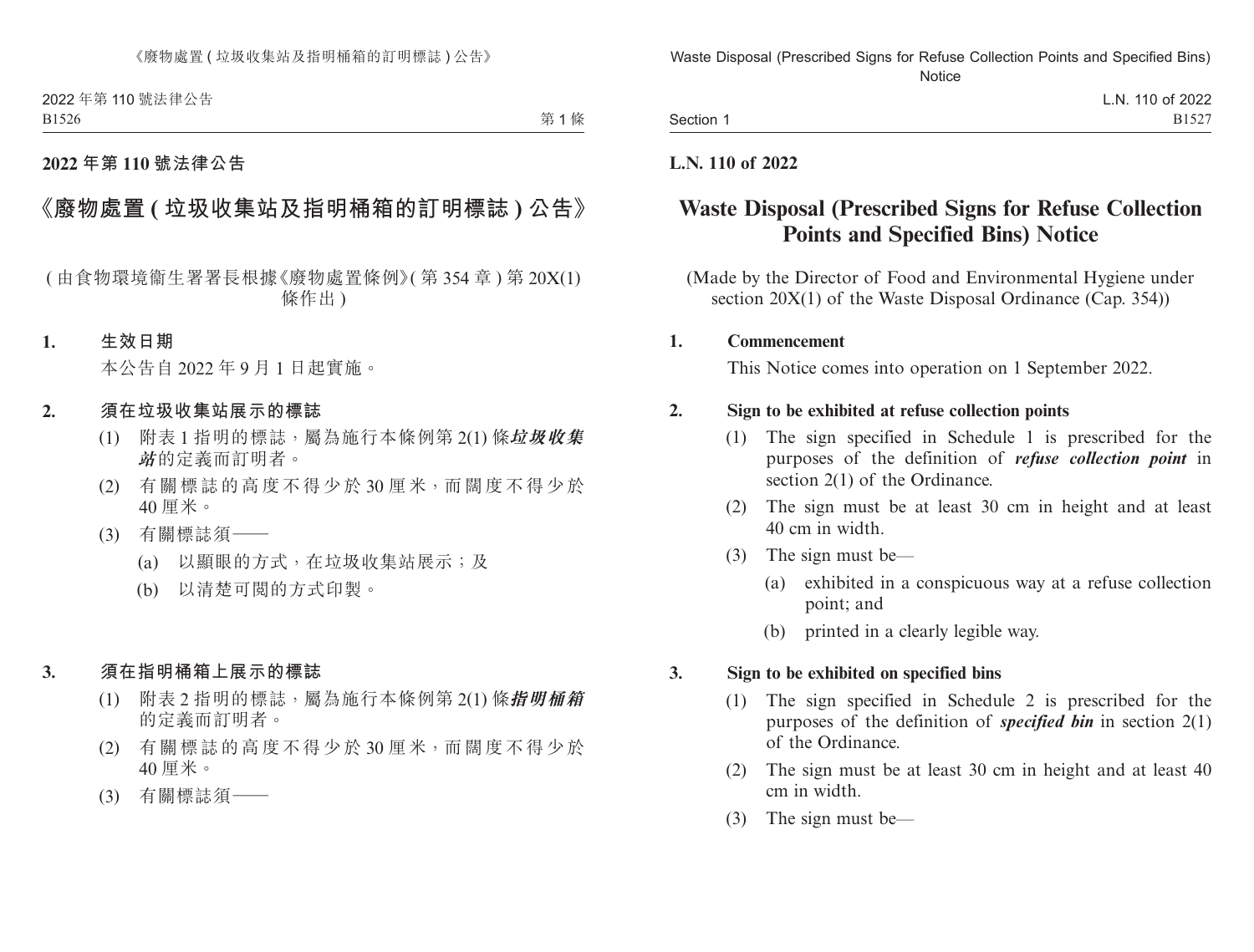第 3 條

- (a) 在指明桶箱至少一個垂直面的中央位置展示;及
- (b) 以清楚可閱的方式印製。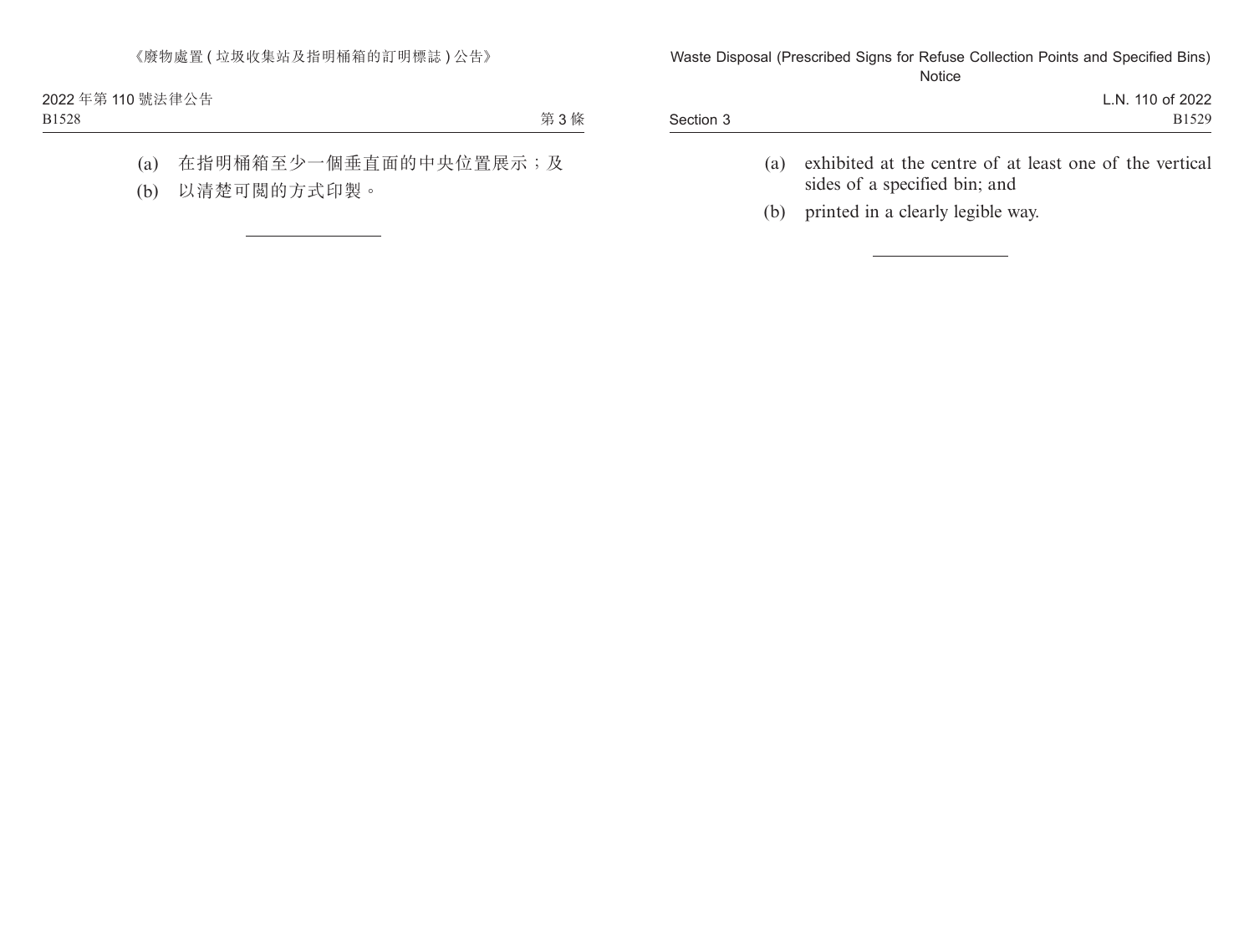附表 1

# **附表 1**

[ 第 2 條 ]

# **垃圾收集站的訂明標誌**



**根據《廢物處置條例》展示 Exhibited under the Waste Disposal Ordinance**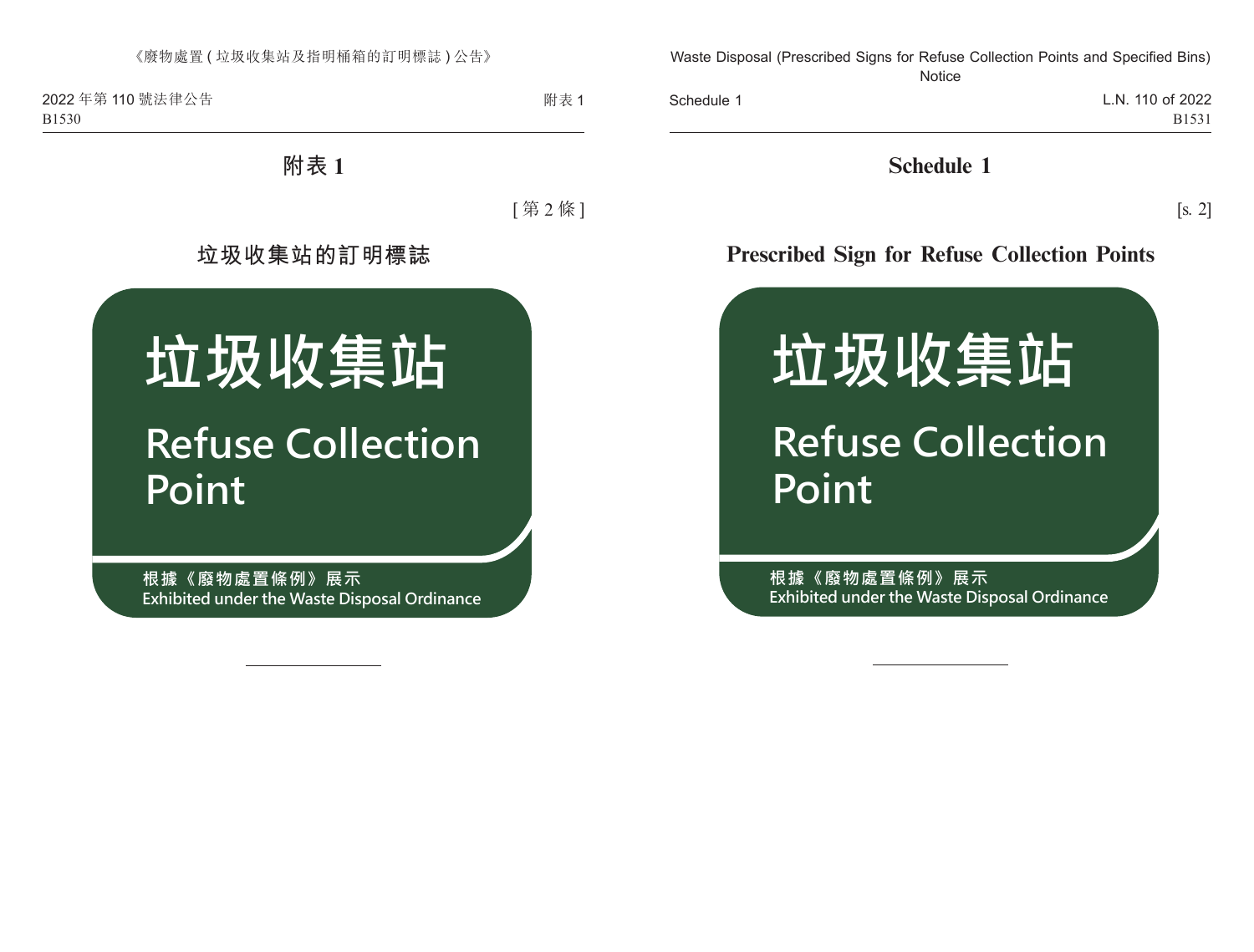附表 2

**附表 2**

[ 第 3 條 ]

**指明桶箱的訂明標誌**



**根據《廢物處置條例》展示 Exhibited under the Waste Disposal Ordinance** 

> 食物環境衞生署署長 楊碧筠

2022 年 5 月 12 日